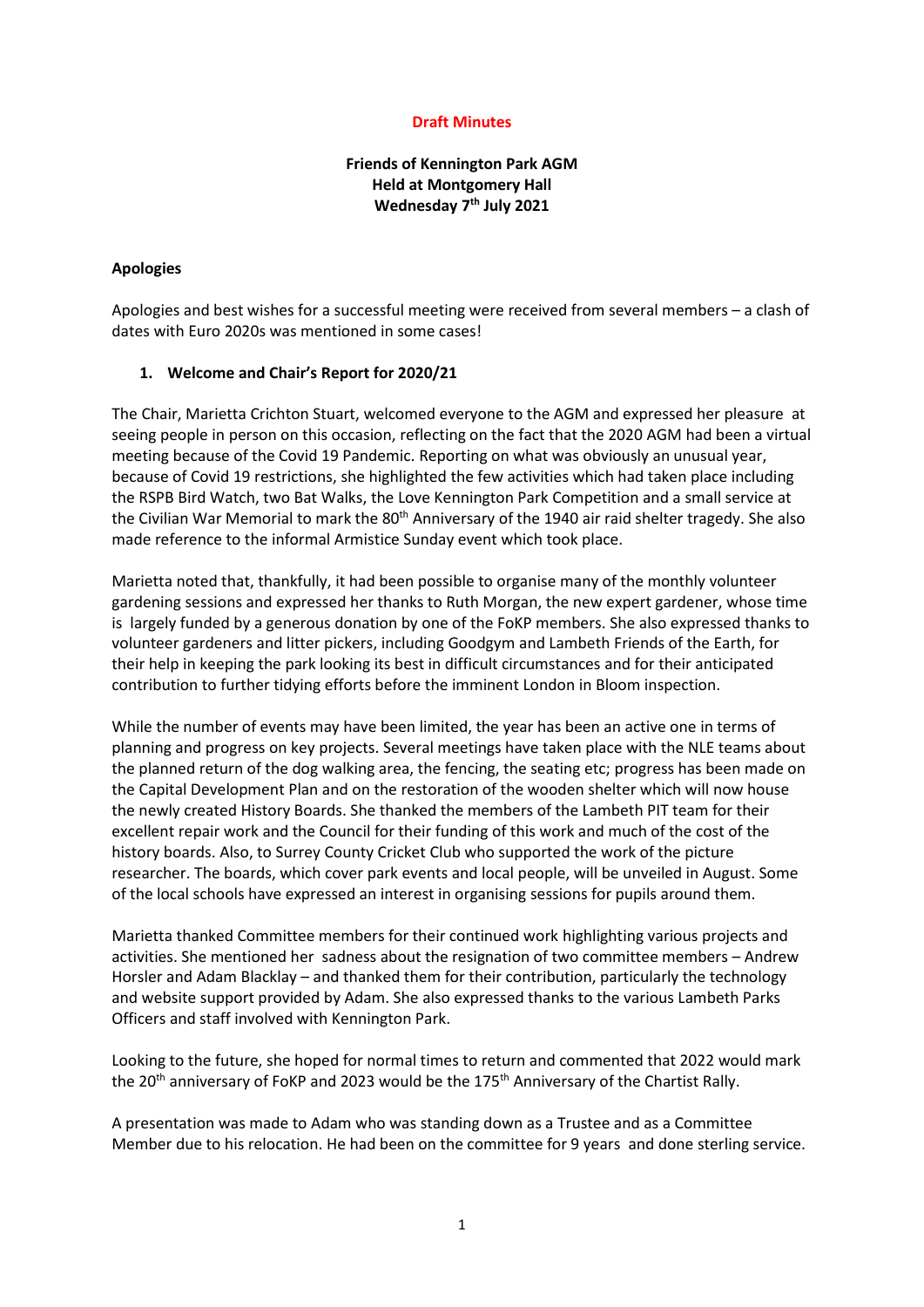## *A copy of the full report can be found on the FoKP website.*

# **2. `Minutes` of the 2020 AGM and matters arising**

Because the 2020 AGM was held virtually, the usual formal minutes were not taken. A copy of the Recommendations, Comments and Feedback from members was made available on the website in advance of this meeting.

There were no matters arising from this document.

# **3. First Trustee Report to the Charity commission**

Rita Sammons advised the meeting that a small number of additional responsibilities now arose from The Friends' registration as a charity, particularly the need to submit an Annual Trustees' Report. Other requirements such as the production of audited accounts were already part of our practice. The purpose of the Trustees' report is to demonstrate that Trustees have met their obligations in fulfilling the objectives of the charity and in meeting their public benefit responsibilities.

In addition, to the activities already covered by the Chair in her report, Rita highlighted the work done through the year to strengthen FoKP by expanding our partnerships and networks, assessing our effectiveness as an organisation and developing trustees' knowledge and experience through attendance at training events and the exchange of information from organisations such as the Small Charities Coalition which FoKP had joined.

It is a requirement that the report includes a Public Benefit Statement, which the Trustees have defined as follows:

## **Public Benefit Statement**

Despite these difficulties, the committee and individual officers have continued to act in accordance with the required protocols and legislation by ensuring that:

- money is appropriately spent, managed, and reported.
- decisions are made through the committee process and in accordance with our charitable purpose
- the interest of the park and its users are at the heart of our decision-making and actions

The report was endorsed by the meeting.

## **4. Appointment of Trustee**

The Charity commission require 1/3<sup>rd</sup> of trustees to stand down each year, which in the case of FoKP is 2 trustees. Adam Blacklay had given notice of his resignation as a trustee. Rita Sammons was the second trustee to stand down, but Rita sought re-election.

Marietta put Rita's re-election to the meeting, and it was unanimously supported.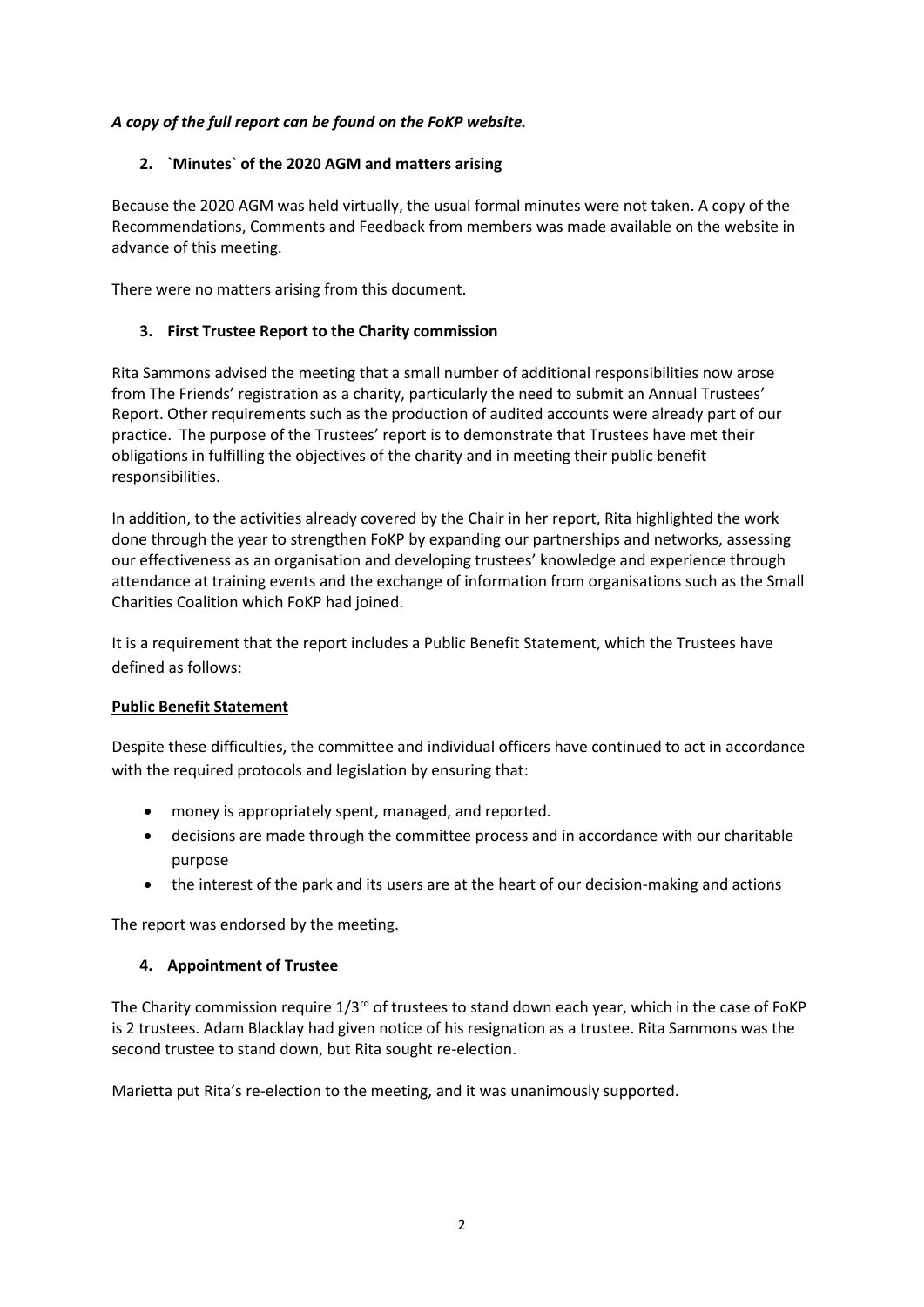### **5. Financial Report by the Treasurer**

The Treasurer, Vilde Aagenaes, outlined the main points of the accounts for the year ending 31 March 2021 and confirmed that the accounts had been submitted to the auditor in accordance with previous practice but had not yet been returned due to their excessive workload. She was aware that they were working on our accounts and had so far received no queries about our submission which was a positive sign.

Vilde reported an expenditure of £2849 against an income of £2805 – the low figures reflecting the fact that few events and activities had occurred during the financial year because of the pandemic.

There were no questions, and the draft accounts were endorsed by the meeting and will be formally accepted at a committee meeting.

**Note:** After some delay, due to their volume of work, the accounts were signed off by the Auditors and can be seen on the FoKP website

### **6. Election of the Office Holders and committee for 2019/2020**

The Secretary took over the management of the meeting and asked the meeting to agree to the reappointment of Marietta Crichton Stuart as the Chair.

## • **Proposer - Gordon Johnston**

• **Seconded - Jill Gregson**

The meeting unanimously agreed to Marietta's re-election.

The newly re-appointed Chair then advised the meeting that, except for Adam Blacklay, all the committee had agreed to stand again. As a result, she suggested a single vote for all the committee, which was agreed.

The full committee for 2019/2020 was put forward as:

| <b>Name</b>                     | Post                    |
|---------------------------------|-------------------------|
| <b>Marietta Crichton Stuart</b> | Chair                   |
| Rita Sammons                    | Secretary               |
| <b>Vilde Aagenaes</b>           | <b>Treasurer</b>        |
| Colin Hunte                     | <b>Committee Member</b> |
| Marnie Searchwell               | <b>Committee Member</b> |
| Nichola Shingler                | <b>Committee Member</b> |
| Nikki Smiton                    | Committee Member        |
| Rachel Williams                 | <b>Committee Member</b> |

- **Proposer: Sally Gainsborough**
- **Seconder: Adam Blacklay**

All Office Holders and Committee Members were elected un-opposed.

*Note: Colin Hunte had agreed to stand for re-election as a committee member and was included in the above proposals. However, by the AGM Colin had not paid his membership fees despite being*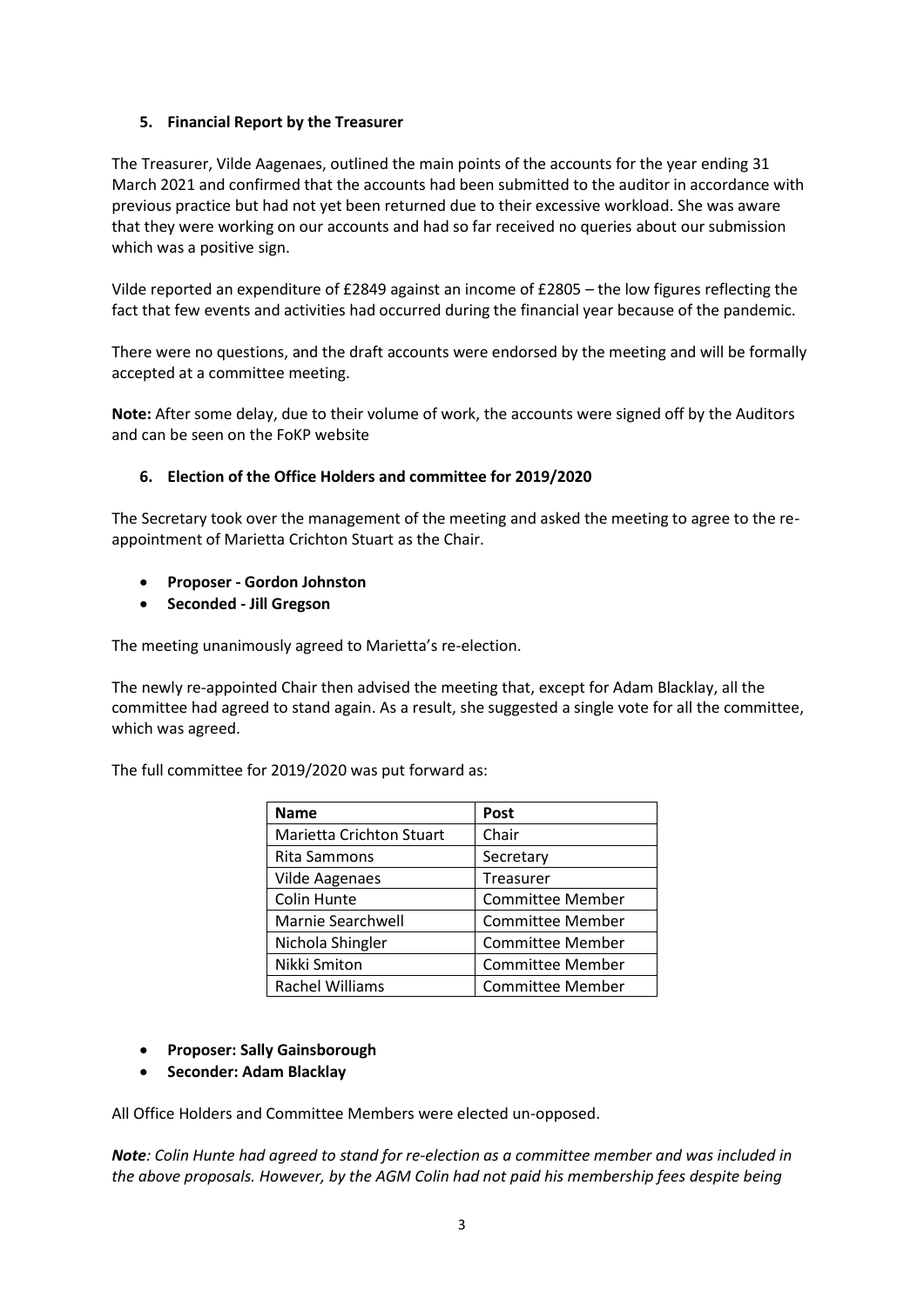*reminded many times of his need to pay in order to allow him to remain eligible to stand for the committee. He had been expected to pay when he attended the meeting but unfortunately he did not attend nor offer apologies. In recognition of Colin's long service to FoKP and the difficulties of attending recent meetings due to Covid concerns, the Chair and Secretary agreed to proceed with the election as stated in the papers, giving Colin one last chance to renew his membership, which we hoped he would take up. Marietta wrote to Colin shortly after the meeting reminding him of the need to renew his membership and giving him a deadline to respond. He made no response and therefore failed to meet the deadline. As a result, he was advised in writing by the Chair, that he was no longer an FoKP member and therefore could no longer be a committee member. He was given a final opportunity to explain any mitigating circumstances but did not respond. The letter confirming his removal from the committee was sent by Signed For mail and confirmation of its receipt has been received.* 

*The revised committee for 2021/22 therefore excludes Colin Hunte. Colin remains as a Trustee.*

# **7. Lambeth Council's Capital Development Programme**

Rita Sammons reported that considerable progress had been made in recent months with Lambeth Council Officers in relation to the Capital Development Programme for Kennington Park. Despite some concerns that we had not yet been given a budget breakdown, the promised investment was expected to be in the order of £1Million. She briefed the meeting on the history of the funding, the bulk of which was a direct result of the sale of the park-keeper's lodge to TfL for £800k some years previously. Despite a public commitment to its reinvestment in the park securing the funding had proved very difficult and taken a great deal of pressure by the committee on senior officials.

The priorities that FoKP have set for investment are:

- Restoration of the iconic 1970s skatebowl
- Extension and updating of the children's play area
- Creation of a Youth zone for activity and socialising
- An extensive maintenance programme including new toilets, improved pathways, etc

The full programme is likely to take 2-3 years. However, as a result of some early planning and consultation work by FoKP, the Council have already established a Project Steering Group for the skatebowl, appointed a surveyor and commissioned contractors to undertake investigative work. Rita Sammons is the FoKP representative.

Other Projects Groups will be established once the budget position is finalised. Representatives will be:

- Children's play area Nikki Smiton
- Youth Zone Rachel Williams
- Overall Steering Group Marietta Crichton Stuart

The cost of all the plans will exceed the likely budget and so grant funding, crowdfunding and corporate support will be required.

FoKP have already undertaken some initial public consultation on two occasions which shows clearly that the play area and the toilet facilities are a priority for park users. A very high level of social media activity by skateboarders shows the popularity of the proposed restoration of the skatebowl.